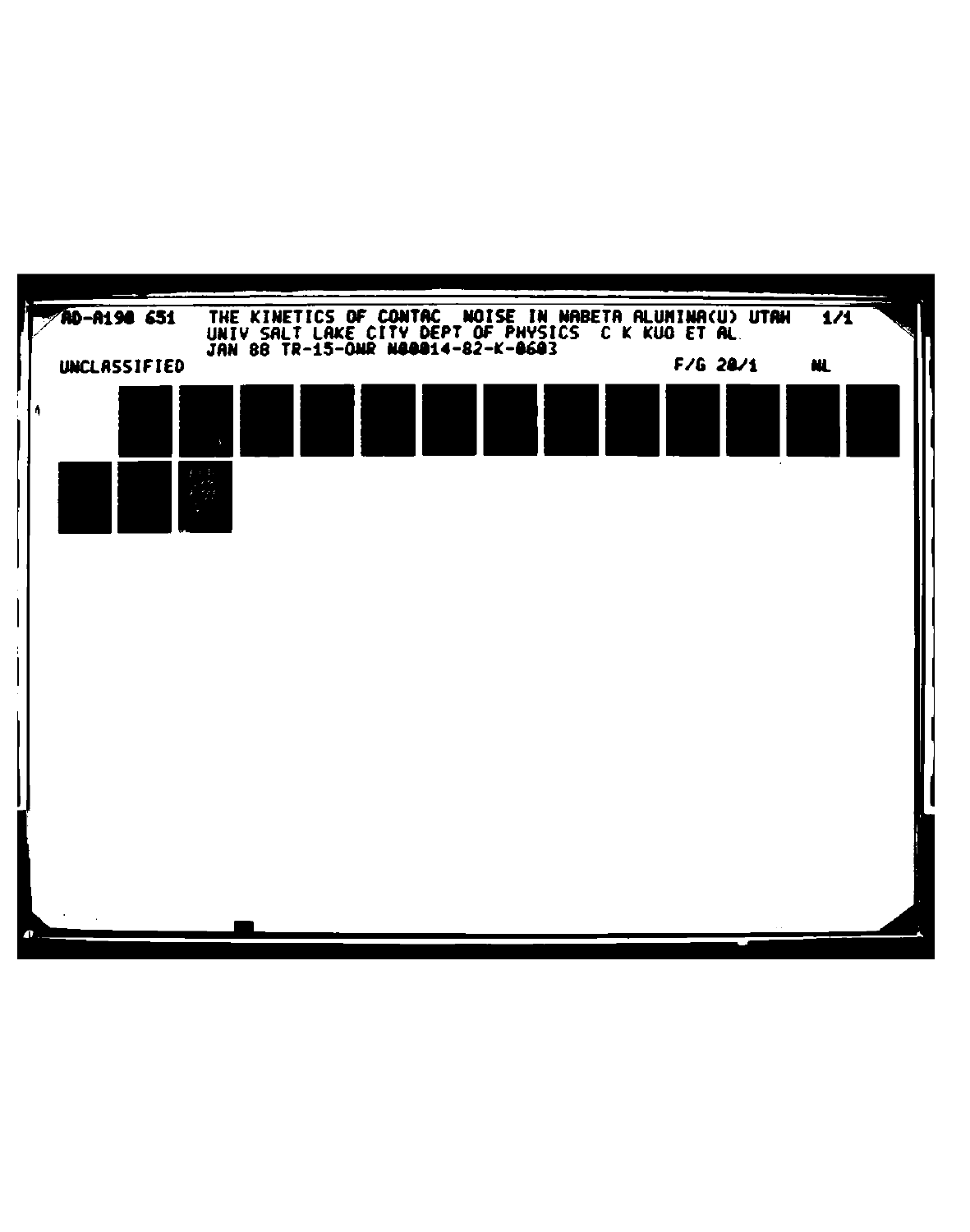

**RESIGNATION** 

**SAMARS** 

222222

attered Monther Bank and the series of the series

MICROCOPY RESOLUTION TEST CHART NAT ONAL BUREAU OF STANDARDS-1961-1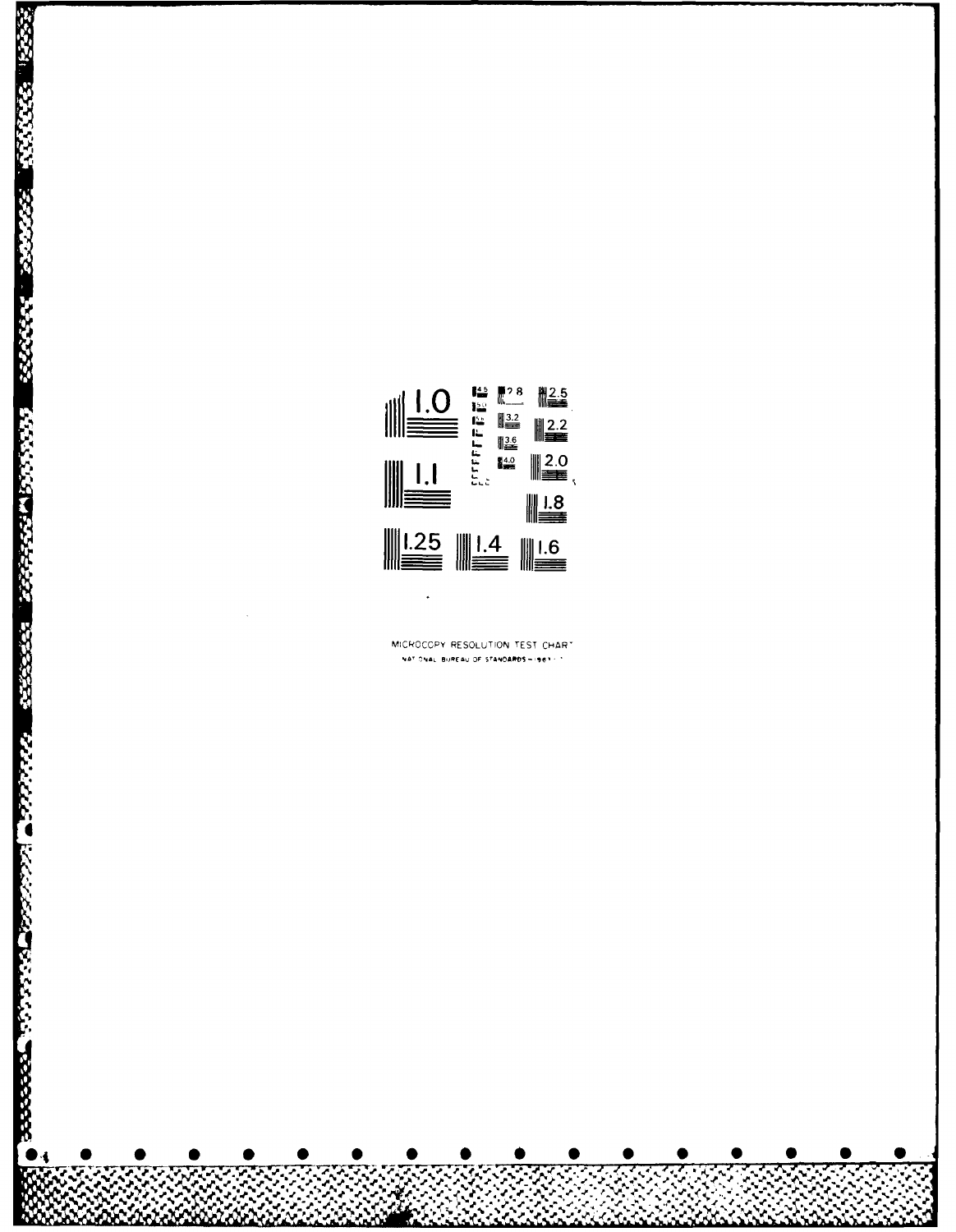| <b>ASECURITY CLZ</b>                                                                                                                                 |                                     |                                                                                                                                                                                                                                                                                                                                                                                                                                                                                                 |  |
|------------------------------------------------------------------------------------------------------------------------------------------------------|-------------------------------------|-------------------------------------------------------------------------------------------------------------------------------------------------------------------------------------------------------------------------------------------------------------------------------------------------------------------------------------------------------------------------------------------------------------------------------------------------------------------------------------------------|--|
|                                                                                                                                                      |                                     | <b>ICUMENTATION PAGE</b>                                                                                                                                                                                                                                                                                                                                                                                                                                                                        |  |
| AD-A190 651<br>Ta REPORT S<br>UNC.                                                                                                                   |                                     | LE LUP<br><b>1b RESTRICTIVE MARKINGS</b>                                                                                                                                                                                                                                                                                                                                                                                                                                                        |  |
| 2a SECURITY                                                                                                                                          |                                     | 3 DISTRIBUTION AVAILABILITY OF REPORT                                                                                                                                                                                                                                                                                                                                                                                                                                                           |  |
| 2b DECLASSIFICATION DOWNGRADING SCHEDULE                                                                                                             |                                     | APPROVED FOR PUBLIC RELEASE AND SALE.<br>DISTRIBUTION UNLIMITED.                                                                                                                                                                                                                                                                                                                                                                                                                                |  |
| 4 PERFORMING ORGANIZATION REPORT NUMBER(S)                                                                                                           |                                     | 5 MONITORING ORGANIZATION REPORT NUMBER(S)                                                                                                                                                                                                                                                                                                                                                                                                                                                      |  |
| ONR TECHNICAL REPORT =15                                                                                                                             |                                     |                                                                                                                                                                                                                                                                                                                                                                                                                                                                                                 |  |
| 6a VAME OF PERFORMING ORGANIZATION<br>PHYSICS DEPARTMENT                                                                                             | 60 OFFICE SYMBOL<br>(If applicable) | 7a NAME OF MONITORING ORGANIZATION<br>OFFICE OF NAVAL RESEARCH                                                                                                                                                                                                                                                                                                                                                                                                                                  |  |
| 6c. ADDRESS (City, State, and ZIP Code).                                                                                                             |                                     | 7b ADDRESS (City, State, and ZIP Code) Robert J. Silverman                                                                                                                                                                                                                                                                                                                                                                                                                                      |  |
| UNIVERSITY OF UTAH<br>SALT LAKE CITY, UTAH 84112                                                                                                     |                                     | Adm. Contracting Officer, ONR Resident Rep.,<br>University of Washington, Univ. Dist. Bldg.,<br>Rm 315, 1107 N.E. 45th Str. Seattle WA 98105-                                                                                                                                                                                                                                                                                                                                                   |  |
| 8a NAME OF FUNDING SPONSORING<br>ORGAN-ZATION                                                                                                        | 8b OFF CE SYMBOL<br>(If applicable) | 9 PROCUREMENT INSTRUMENT IDENTIFICATION NUMBER<br>4731                                                                                                                                                                                                                                                                                                                                                                                                                                          |  |
| OFFICE OF NAVAL RESEARCH                                                                                                                             | <b>ONR</b>                          | N00014-82-K-0603                                                                                                                                                                                                                                                                                                                                                                                                                                                                                |  |
| Bc ADDRESS (City, State, and ZIP Code)                                                                                                               |                                     | 10 SOURCE OF FUNDING NUMBERS                                                                                                                                                                                                                                                                                                                                                                                                                                                                    |  |
| Leader, Chemistry Div., Assoc. Dir. of<br>Mathematics & Physical Sciences,<br>800 N. Quincy St., Arlington VA 22217                                  |                                     | <b>PROGRAM</b><br>PROJECT<br>$\tau$ $\Delta$ SK<br>WORK UNIT<br>ACCESSION NO<br>ELEMENT NO<br>NO.<br>NO.                                                                                                                                                                                                                                                                                                                                                                                        |  |
| 11 TITLE (Include Security Classification)                                                                                                           |                                     |                                                                                                                                                                                                                                                                                                                                                                                                                                                                                                 |  |
| 12 PERSONAL AUTHOR(S)<br>Chu Kun Kuo and James J. Brophy<br>13a TYPE OF REPORT<br>13b T-ME COVERED<br>FROM<br>Technical<br>16 SUPPLEMENTARY MOTATION |                                     | 14 DATE OF REPORT (Year, Month, Day)<br>15 PAGE COUNT<br>1987 To Jan 1988 January 1988<br>Twelve (12)                                                                                                                                                                                                                                                                                                                                                                                           |  |
| $\ddot{.}7$<br><b>COSATI CODES</b><br><b>GROUP</b><br><b>FIELD</b><br><b>SUB-GROUP</b>                                                               |                                     | 18 SUBJECT TERMS (Continue on reverse if necessary and identify by block number)<br>Diffusion noise, conductivity fluctuations, superionic<br>conductors, beta alumina ceramics and single crystals,                                                                                                                                                                                                                                                                                            |  |
| 19 ABSTRACT (Continue on reverse if necessary and identify by block number)<br>noise in NaBeta"Alumina.                                              | $P_{\rm{max}}$                      | The kinetics of interfacial chemical reaction noise at sodium amalgam and NaI propylene<br>carbonate contacts to NaBeta"Alumina are examined by determining the time and temperature<br>dependence of the noise. The rate constant for the reaction noise is larger for amalgam<br>contacts and increases with sodium concentration in both cases. The noise is thermally<br>activated with an activation energy of 0.5eV, which is similar to that of bulk diffusion<br>ELECTE<br>JAN 2 7 1988 |  |
|                                                                                                                                                      |                                     |                                                                                                                                                                                                                                                                                                                                                                                                                                                                                                 |  |
| 20 DISTRIBUTION AVAILABILITY OF ABSTRACT<br><b>EL UNCLASSIFIED-UNLIMITED FEL SAME AS RPT</b><br>22a NAME OF RESPONSIBLE INDIVIDUAL                   | <b>DOTIC USERS</b>                  | 21 ABSTRACT SECURITY CLASSIFICATION<br>UNCLASSIFIED<br>22b TELEPHONE (Include Area Code) 22c OFFICE SYMBOL                                                                                                                                                                                                                                                                                                                                                                                      |  |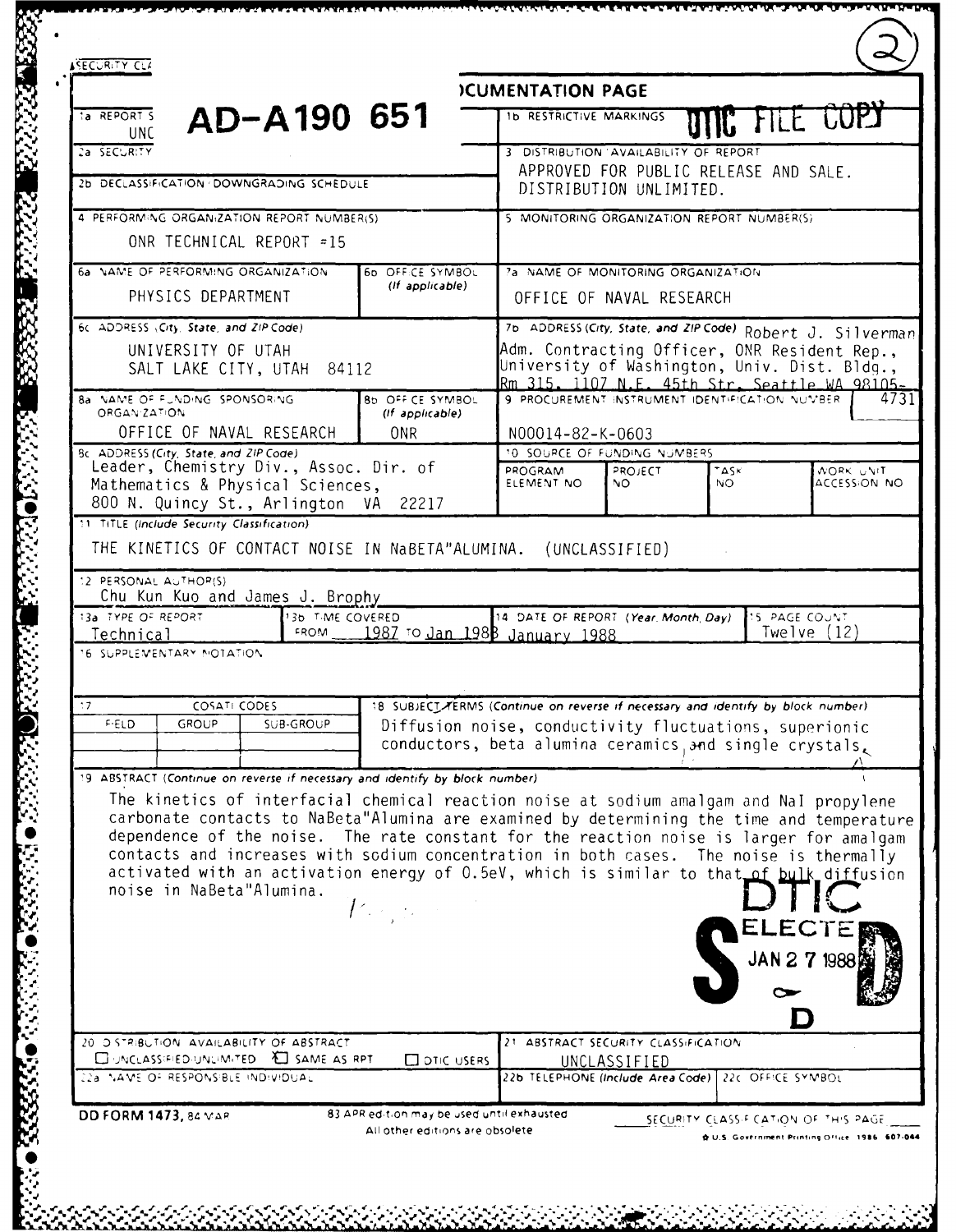OFFICE OF NAVAL RESEARCH Contract No. N00014-82-K-0603 TECHNICAL REPORT NO. 15

THE KINETICS OF CONTACT NOISE IN NaB"ALUMINA

by

**V yby**

Chu Kun Kuo and James **J.** Brophy

Submitted for publication in Journal of Applied Physics

Ji,

11. IS ÷. Ŧй.  $\Lambda$ .  $5 - 21$ 

Department of Physics University of Utah Salt Lake City, Utah 84112

January 1988

Reproduction whole or in part is permitted for any purpose of the United States Government.

This document has been approved for public release and sale; its distribution is unlimited.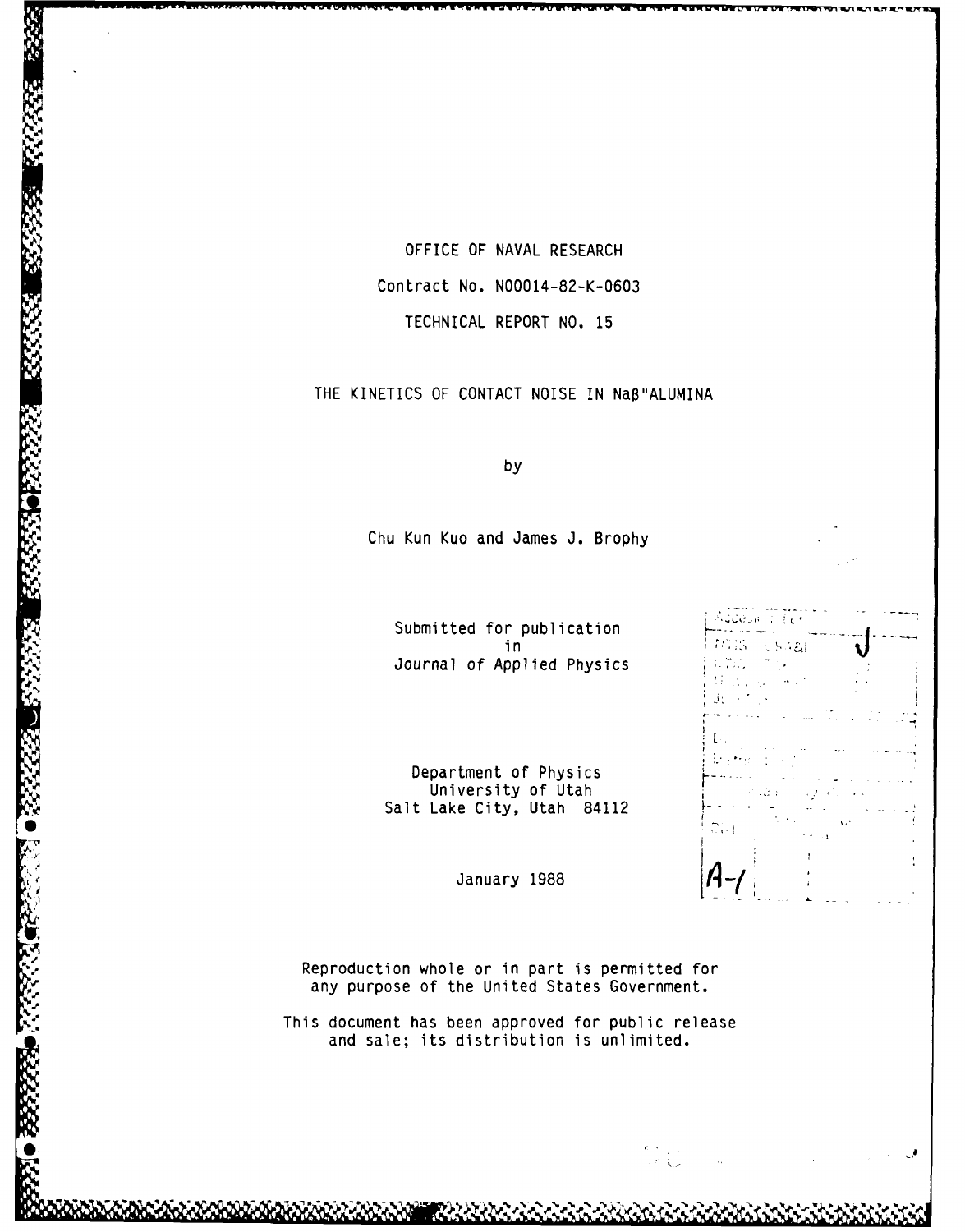# THE KINETICS OF **CONTACT** NOISE IN NaB"ALUMINA

**by**

Chu Kun Kuo\* and James J. Brophy Physics Department University of Utah Salt Lake City, Utah 84112

## Abstract

The kinetics of interfacial chemical reaction noise at sodium amalgam and Nal propylene carbonate contacts to NaB"alumina are examined by determining the time and temperature dependence of the noise. The rate constant for the reaction noise is larger for amalgam contacts and increases with sodium concentration in both cases. The noise is thermally activated with an activation energy of 0.5eV, which is similar to that of bulk diffusion noise in NaB"alumina.

## INTRODUCTION

**S.**

**0,**

Contact noise ascribed to chemical reactions at the interface between liquid electrodes to NaB"alumina has been observed for several electrode materials, both ohmic and blocking (1,2). In general, the contact noise levels decrease with time such that Nyquist noise of the bulk solid electrolyte and diffusion noise of the mobile ions can be detected. In the case of pure mercury contacts, a chemical reaction rate constant of  $4500 \text{ sec}^{-1}$  is observed at room temperature and the noise is associated with amalgamation reactions at the interface (3).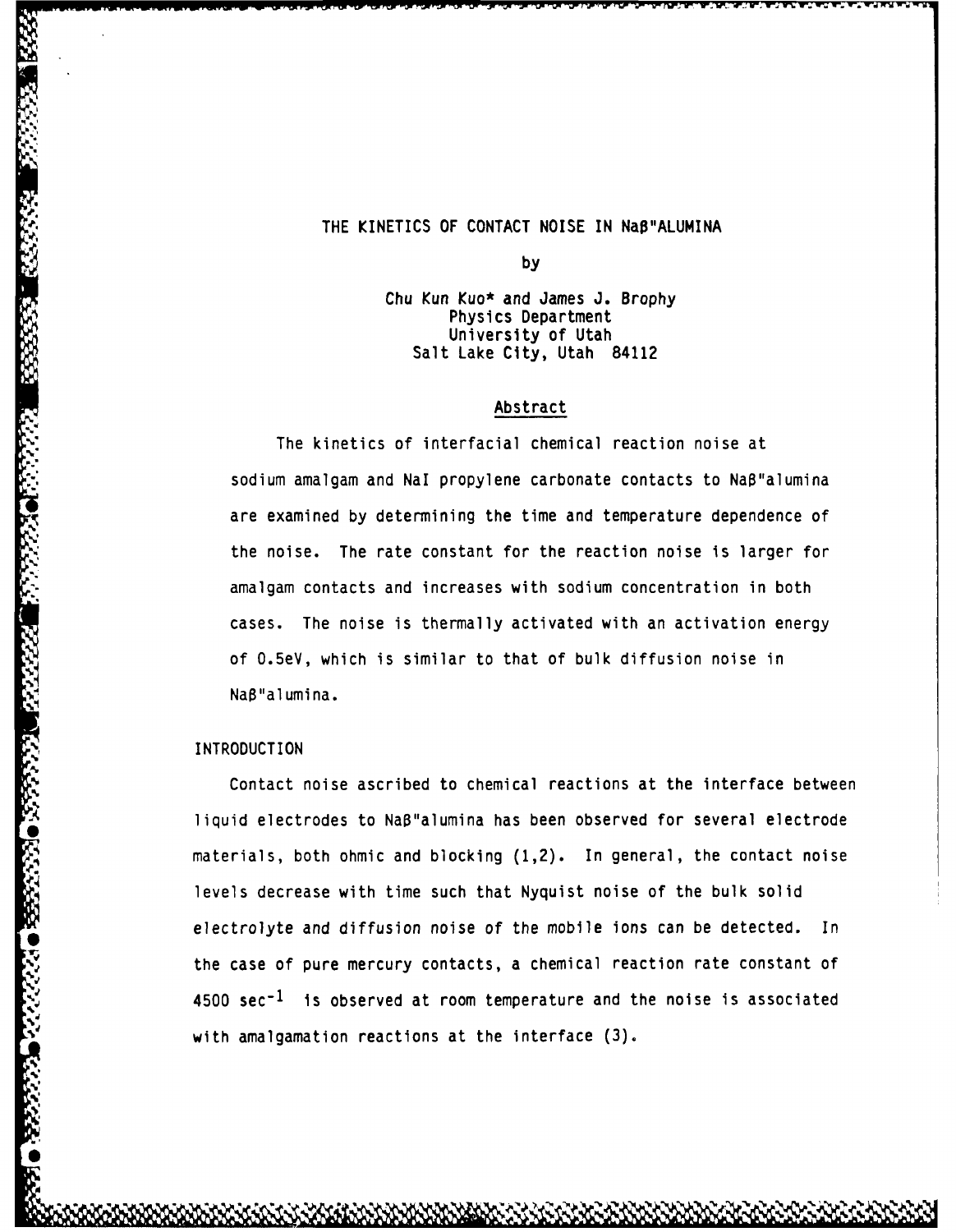All electrode materials examined to date also exhibit chemical reaction noise having a much smaller rate constant (4). The kinetics of this reaction are reported here for sodium amalgam and Nal in propylene carbonate electrodes to Na8"alumina, both of which are known to produce stable, low noise contacts after ageing.

### EXPERIMENTAL PROCEDURE

Commercial sodium  $\beta$ "alumina ceramic samples (5),  $1x1x0.2$  cm<sup>3</sup> and  $1x0.5x0.2$  cm<sup>3</sup>, are carefully polished with #500 carborundum paper, baked in air and then provided with sodium amalgam or propylene carbonate solution electrodes by epoxying the ceramic into the sides of plastic tubes. Amalgams of different concentrations are prepared by electrolyzing a concentrated NaCl solution. Similarly, weighed amounts of Nal are dissolved in a known volume of propylene carbonate to achieved differing sodium concentrations in the electrode material. Voltage fluctuations of the newly prepared contacts are measured at the input of a PAR 113 preamplifier and analyzed digitally using an A/D conversation and FFT system. The time and temperature dependence of the noise is determined at several frequencies in order to evaluate the behavior of the noise decay.

# RESULTS AND DISCUSSION

**i**

5555555

Typical noise spectra of sodium amalgam and Nal propylene carbonate contacts to NaB"alumina ceramics are shown in Figure **1** for different times after preparation. The slope of -2 suggests a Lorentzian noise spectrum associated with a non-equilibrium reaction having a single relaxation time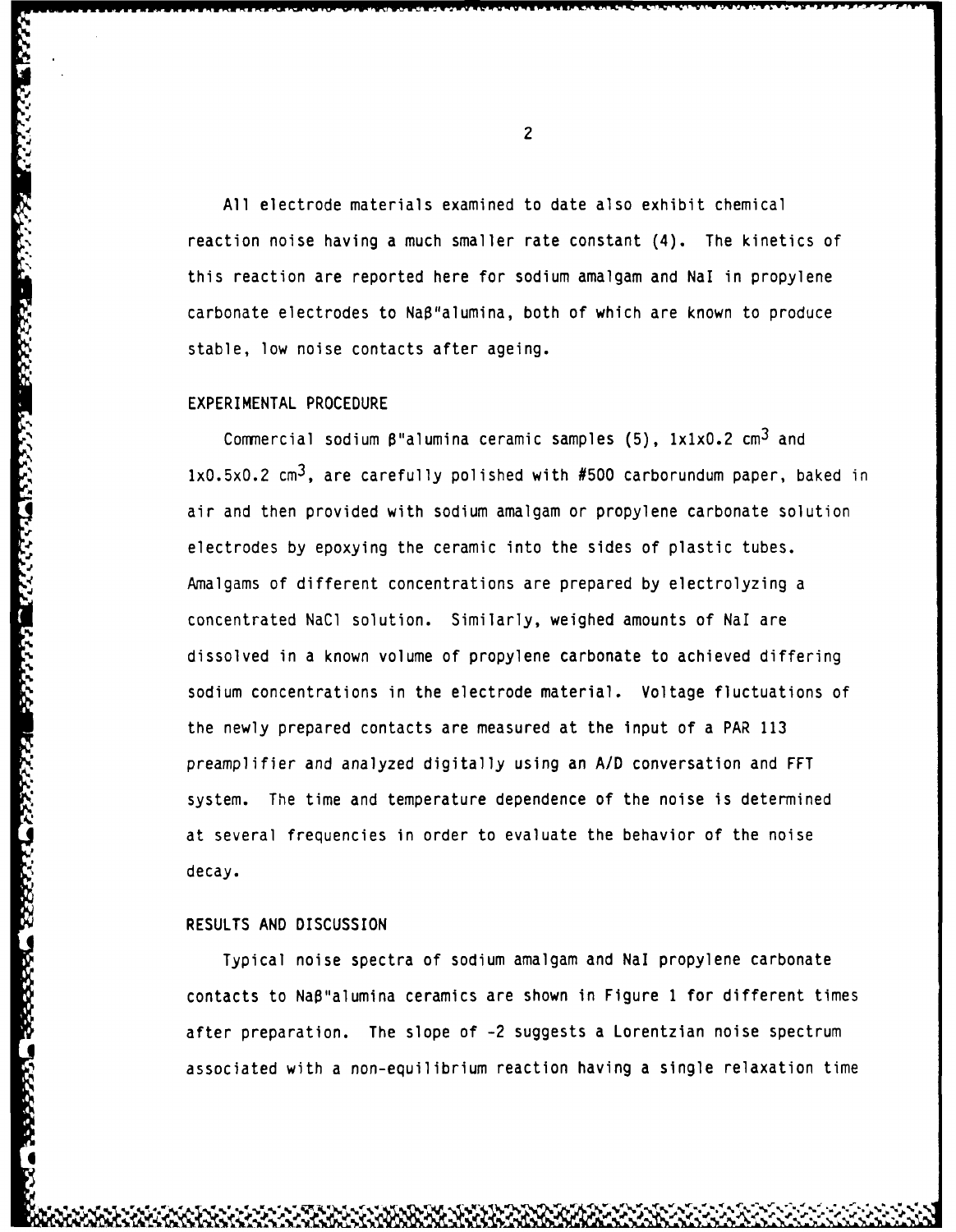(1,2). After ageing, the noise of both contact materials decreases sufficiently for Nyquist noise of the bulk electrolyte to be observed at frequencies above about 10 Hz. Before attaining the equilibrium state, the amalgam electrode always shows much higher noise levels than the propylene carbonate. Low noise contacts of both electrode systems can be established in a few hours for all the concentrations investigated here except for most the dilute amalgam (0.19 mole% Na), for which the low frequency excess noise is still observable after ageing twenty-four hours.

The interfacial reaction noise for both electrodes decays exponentially with time, Figure 2. The voltage fluctuations at a given frequency as a function of the ageing time t after contact preparation can be written as

$$
S(f,t) = Aexp(-kt)
$$
 (1)

where A and k are constants dependent upon concentration. Table **1** lists experimentally determined values for different concentrations of sodium in the liquid electrodes. Clearly, the rate constant in the case of the amalgam electrodes is much greater than that for the Nal propylene carbonate contacts, and both increase with sodium concentration. Also, the largest rate constant,  $3.16 \times 10^{-3}$ sec<sup>-1</sup>, places the characteristic frequency of the Lorentzian spectrum at  $k/2\pi = 5x10^{-5}$  Hz, well below the range of the experimental measurements illustrated in Figure **1.** In the concentration interval investigated here, both electrodes show a linear relationship between the rate constant and the concentration of sodium species in the liquid electrodes, Figure 3, indicating a first order reaction.

**A'** ~ ~~ **~A~A~~A4** ~ ~ **~'.% %~%.~b** '~s,. ~ ~ <sup>v</sup> - **M.'**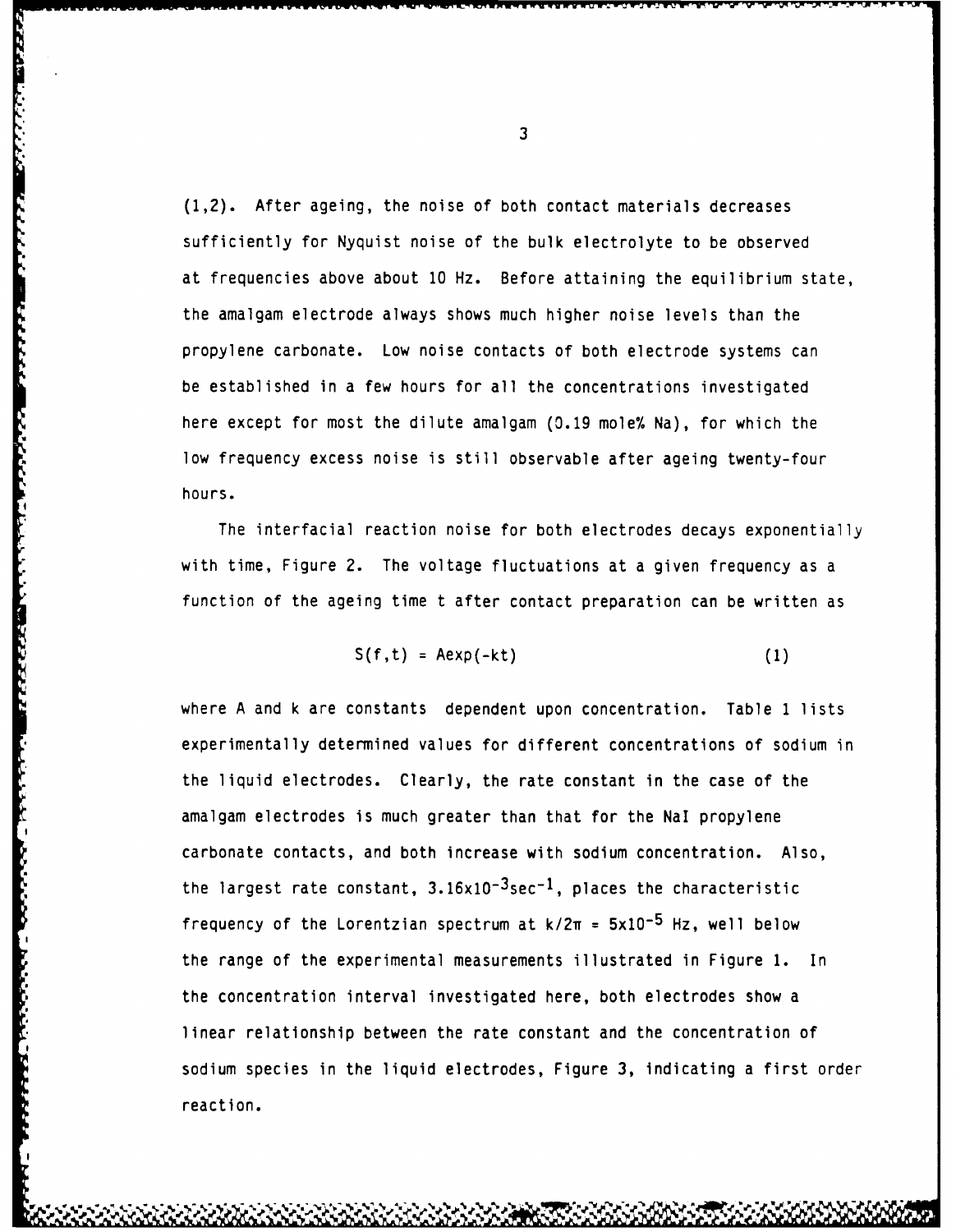As illustrated in Figure 4, the rate constant is thermally activated. The data yield an activation energy of **0.5** eV/mole, which is close to the activation energy of bulk current noise attributed to diffusion of the mobile sodium ions (6). The similar activation energies suggest that there exists the same dominating mechanism in both processes. Since the sodium ions are the sole ionic species mobile within the  $N$ a $\beta$ "alumina, they must be involved in the reaction responsible for forming equilibrium contacts. Possible reactions, then, are illustrated in Equations (2a) and (2b) in which an interaction is assumed to exist between the sodium ions in the NaB'alumina and the sodium species in the electrodes:

**4."**

アクシングル バインス

**I**

**I**

$$
(\text{Na}^+) \ \ \text{B}^{\text{II}} \text{Al}_2 \text{O}_3 \text{K}^{-} (\text{Na}^+) \text{NaI} \text{ (PC)}
$$
 (2a)

$$
(\text{Na+}) \text{B}''\text{Al}_2\text{O}_3^{\langle -\rangle}(\text{Na})\text{A}_{\text{ma}}\text{1}\text{g}_{\text{am}}
$$
 (2b)

The first order reaction derived from the concentration dependence of noise decay rate shows that the dominating reaction is a unimolecular process. The reaction rates for the two types of contacts are different at the same sodium concentration, which is likely to result from the dissimilar chemical state of the Na species in the amalgam compared to the propylene carbonate solution.

Figure 4 also illustrates the temperature dependence of the preexponential factor **A** in Equation (1), which corresponds to the nonequilibrium reaction noise at  $t=0$ . The activation energy is 0.58 eV.

., ~ ~ ~ ~ ~ ~ ~ ~ **,'V II** La **<sup>4</sup> .** .V%%,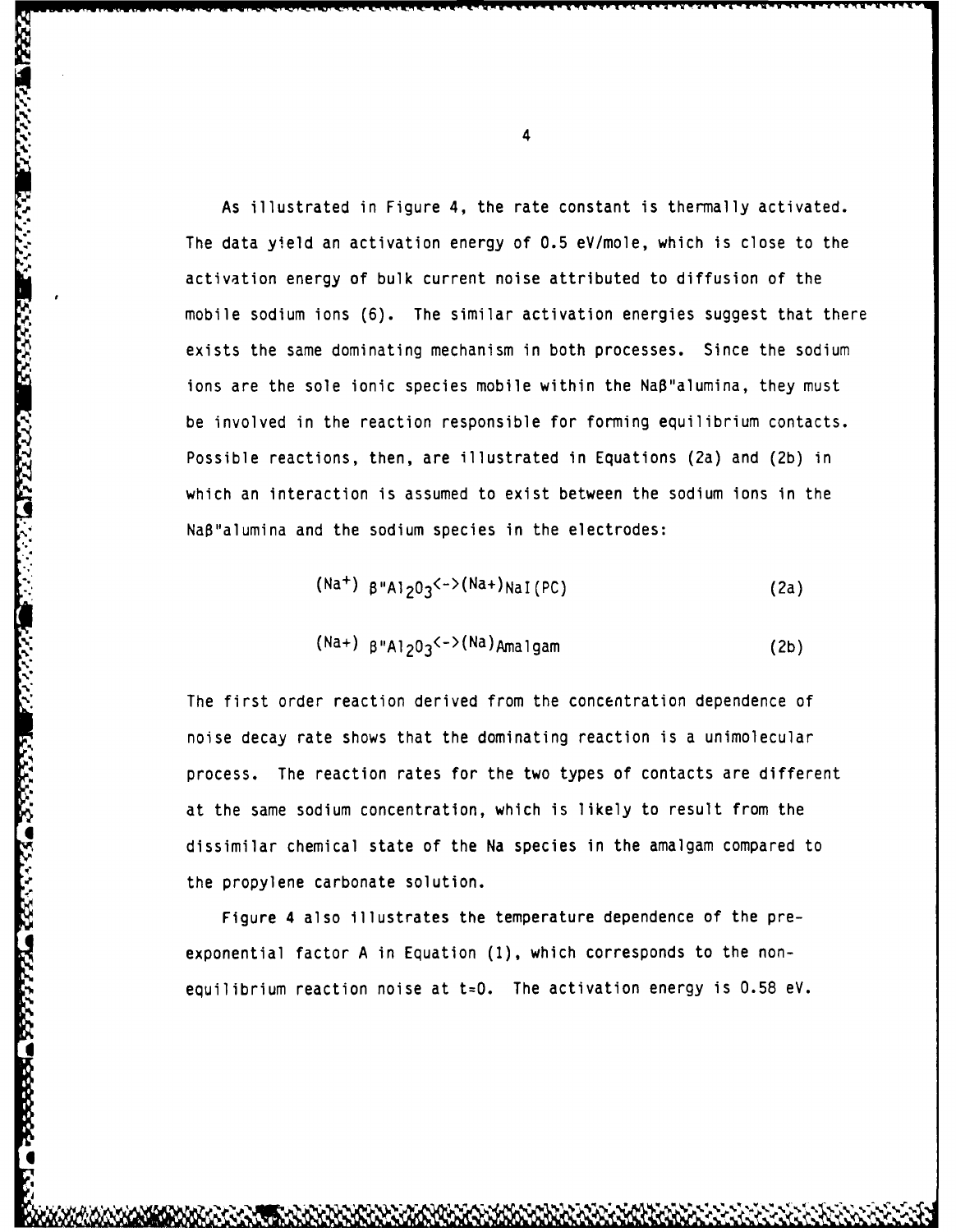However, further calculation by inserting the extrapolated noise and rate constant into Equation (7) of Ref. 2,

$$
S(V, f) = \frac{4Nk^3e^2Z^2}{k^2 + \omega^2}.
$$
 (3)

yields unreasonably high contact impedances. On the other hand, we can insert the temperature-dependent terms into Equation (3) to calculate the activation energy of the impedance involved in the charge transport for the non-equilibrium reaction,

$$
S(V, f, T) = \frac{4N(T)k^3(T)e^2Z^2(T)}{k^2(T)+\omega^2}
$$
 (4)

At frequencies much higher than the turnover frequency,

$$
S(V, f, T) \approx \frac{4N(T)\kappa^{3}(T)e^{2}Z^{2}(T)}{\omega^{2}}
$$

$$
= \frac{4N_{0}\kappa_{0}^{3}e^{2}Z_{0}^{2}(T)}{\omega^{2}}exp(-E_{N}-3E_{k}+E_{Z})
$$
(5)

where  $E_N$ ,  $E_k$  and  $E_Z$  stand for the activation energy for reaction species, rate constant and impedance, respectively. N<sub>O</sub>, k<sub>O</sub> and Z<sub>O</sub> are the preexponential factors. After inserting the activation energies 0.58 eV, E<sub>N</sub>=0.75 eV and E<sub>k</sub>=0.5 eV into Equation (5), we obtain E<sub>Z</sub>=0.84 eV. This value is reasonable if both the ion transport processes in bulk solid electrolyte and at the electrolyte-electrode interface are concerned.

**'**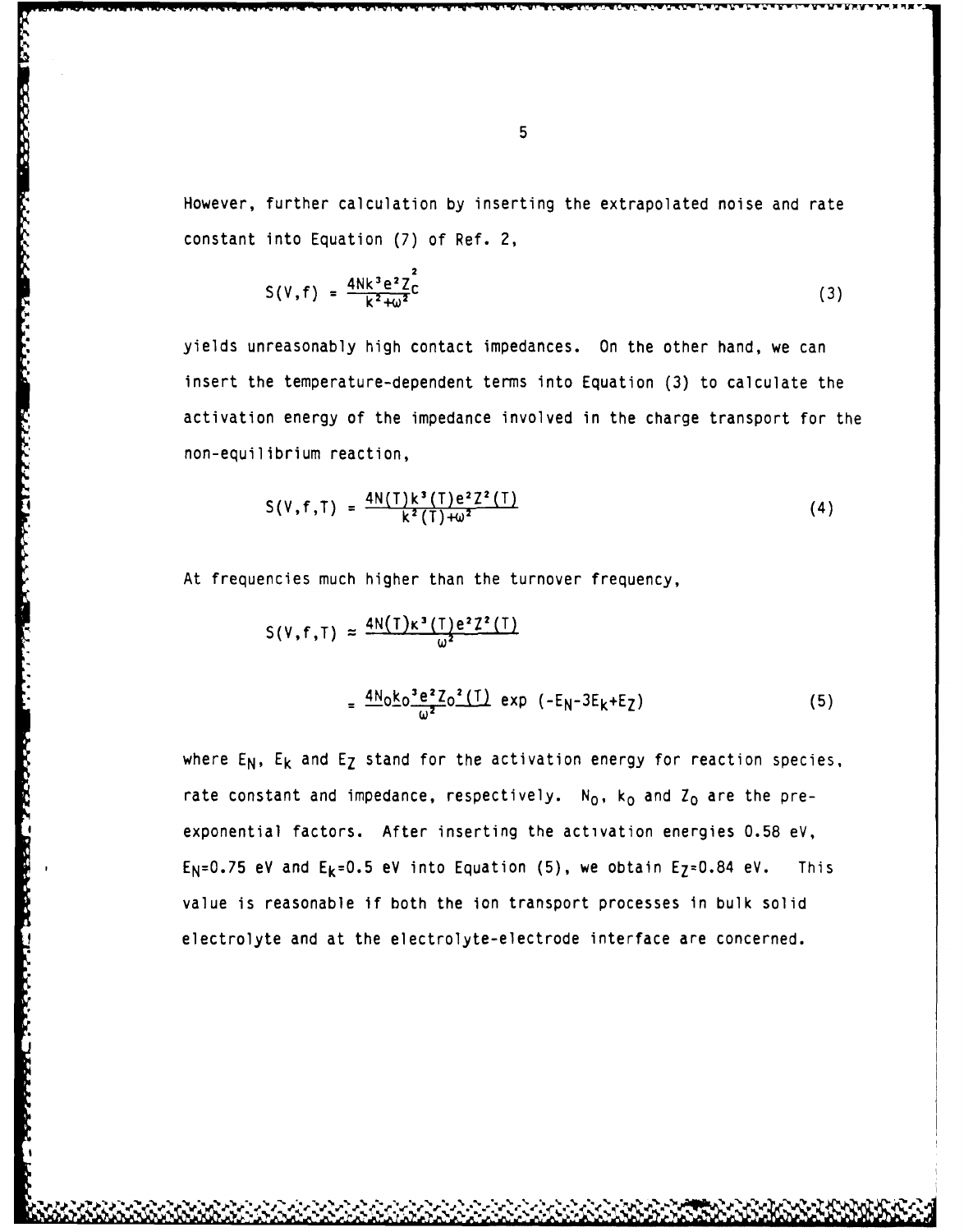### **CONCLUSIONS**

1. The chemical reaction noise generated at the interface between sodium amalgam or NaI propylene carbonate solution contacts to Naß"alumina decays exponentially with time and equilibrium low noise contacts can be attained **by** ageing the contacts for several hours.

2. The rate constant for the interfacial reactions increases linearly with sodium concentration in the electrodes, which indicates a first-order reaction.

**3.** The activation energy of the contact noise rate constant in the amalgam electrode system is **0.5** eV, which is close to that associated with bulk current noise in NaB"alumina.

4. The contact noise is attributed to the interactions between the sodium species at the electrolyte-electrode interface.

\* On leave from Shanghai Institute of Ceramics, Chinese Academy of Science.

#### **REFERENCES**

*15,,..-*

**0.**

- **1. J. J.** Brophy and **S.** W. Smith, **J. Appl.** Phys. **56, 801** (1984).
- **A2. J. J.** Brophy and **S.** W. Smith, **J. Appl.** Phys. **58, 381 (1985).**
- **\*3. C.** K. Kuo and **J. J.** Brophy, Solid State Ionics, **25, 000 (1987).**
- -'4 **C.** K. Kuo and **J. J.** Brophy, Sixth International meeting on Solid State Ionics, Garmisch-Partenkirchen, Sept., **1987.**
- **5.** Obtained from Ceramatec, Inc., Salt Lake City, Utah 84119.
- **6. C.** K. Kuo and **J. J.** Brophy, to be published.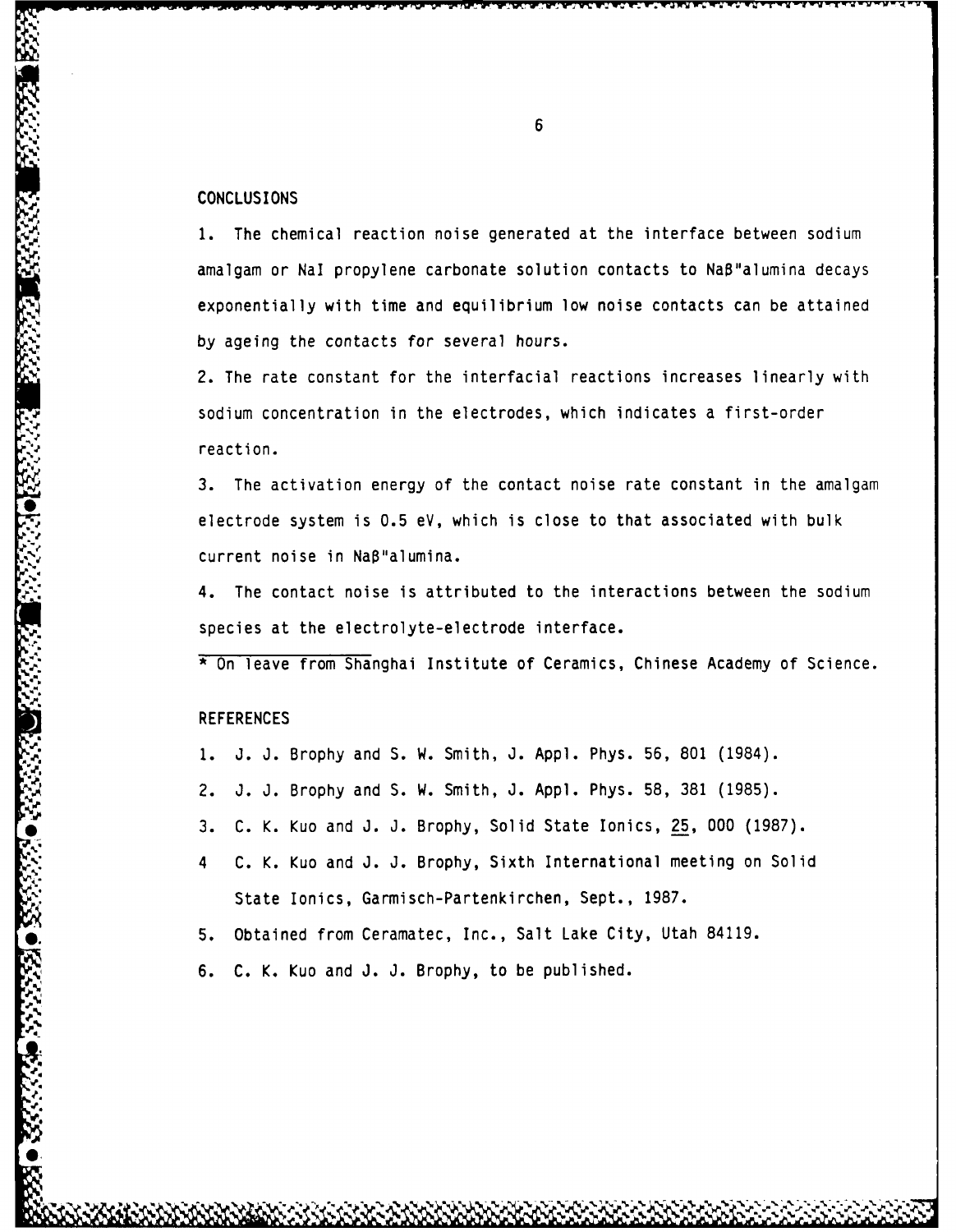| Mole % Na                        | Hz              | Concentration Frequency Pre-exponential Factor A<br>$(v^2/Hz)$ | Rate Constant, k<br>$10^{-3}$ Sec <sup>-1</sup> |
|----------------------------------|-----------------|----------------------------------------------------------------|-------------------------------------------------|
| Sodium amalgam                   |                 |                                                                |                                                 |
| 0.19                             | 10 <sub>1</sub> | $3.52 \times 10^{-12}$                                         | 0.702                                           |
| 1.24                             | 10              | $1.02 \times 10^{-12}$                                         | 1.38                                            |
| 2.34                             | 10              | $6.82 \times 10^{-13}$                                         | 1.71                                            |
| 4.96                             | 10              | $9.79 \times 10^{-14}$                                         | 3.16                                            |
| Nal propylene carbonate solution |                 |                                                                |                                                 |
| 0.4                              | $\mathbf{1}$    | $2.22 \times 10^{-14}$                                         | 0.277                                           |
|                                  | 0.1             | $3.62 \times 10^{-12}$                                         | 0.282                                           |
| 4.2                              | $\mathbf{1}$    | $1.46 \times 10^{-14}$                                         | 0.328                                           |
|                                  | 0.1             | $1.52 \times 10^{-12}$                                         | 0.332                                           |
| 8.6                              | $\mathbf{1}$    | $1.70 \times 10^{-14}$                                         | 0.448                                           |
|                                  | 0.1             | $3.35 \times 10^{-13}$                                         | 0.460                                           |

Table 1. Noise decay parameters of contacts to Naß"alumina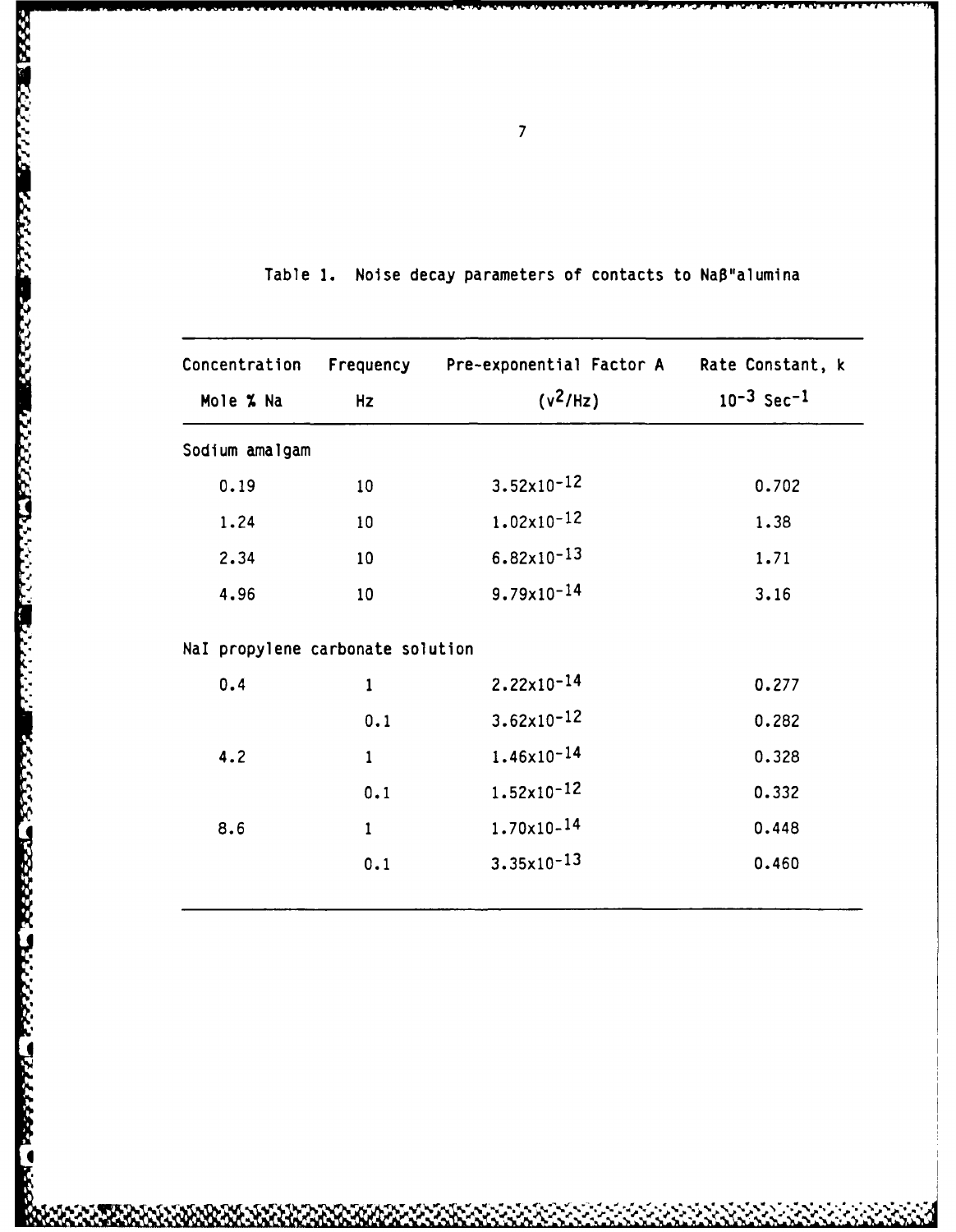# FIGURE CAPTIONS

- Figure **1.** Contact noise spectra for sodium amalgam and **Nal** propylene carbonate solution to NaB"alumina ceramics. The times shown are the ageing times after contact preparation.
- Figure 2. Typical noise decay data and calculated curves from Equation **(1).**
- Figure **3.** Rate constant vs sodium concentration in electrodes.

**N-10-20-20-20-20** 

**KGS** 

232223

**,'**

5555555

,

 $\mathbf{r}$ 

0232223 023323

 $\mathcal{L}(\mathbf{X}, \mathbf{X})$ 

Figure 4. Temperature dependence of the reaction rate constant and prefactor A for the 1.24 mole% amalgam contact to NaB"alumina.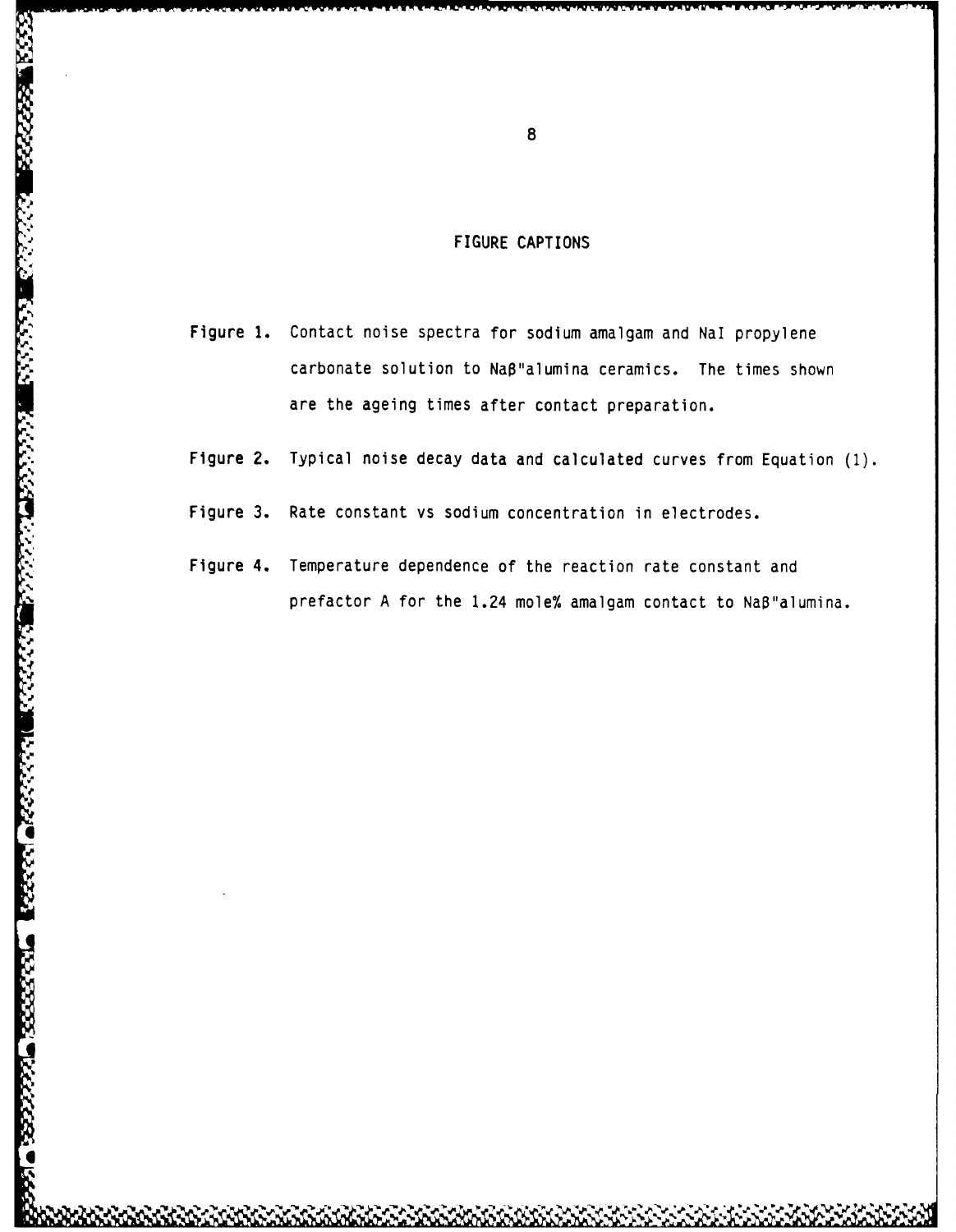

822222 8333333

**RAAGA TAARA DESSAS** 

<u>da beessa orang beessa da</u>

IN NOTL25/HEBLZ<br>ZLBAT MOISE DENZILA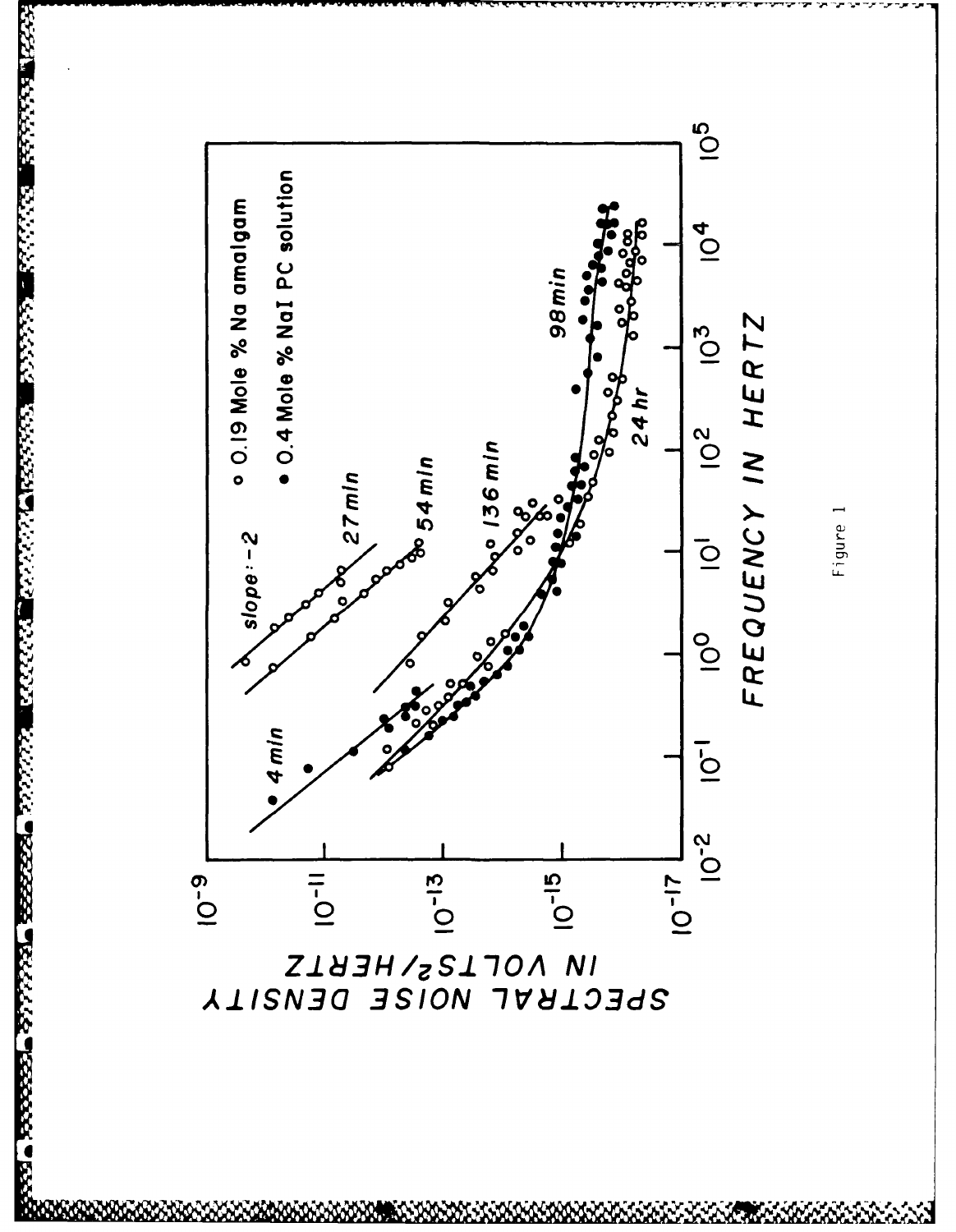

333333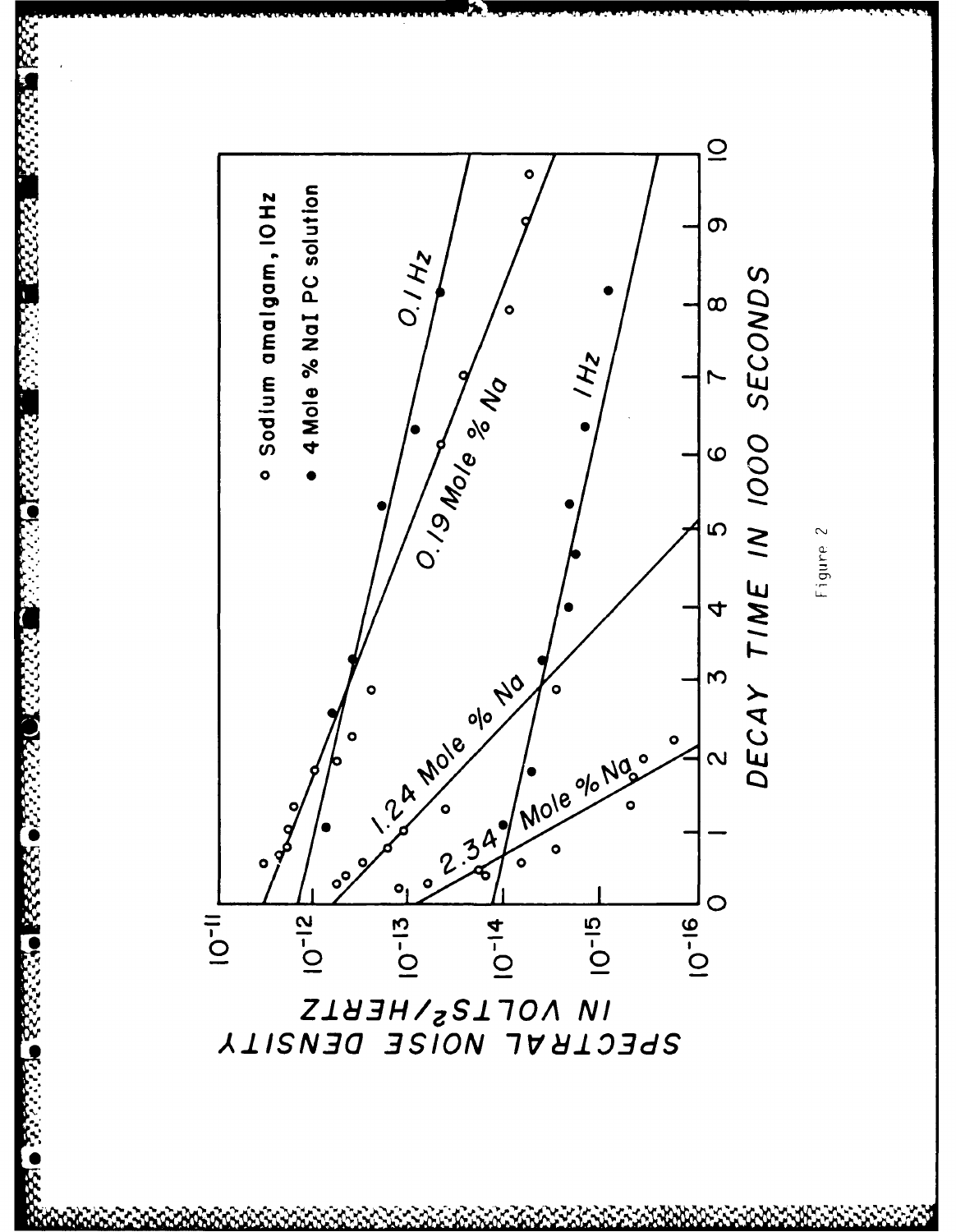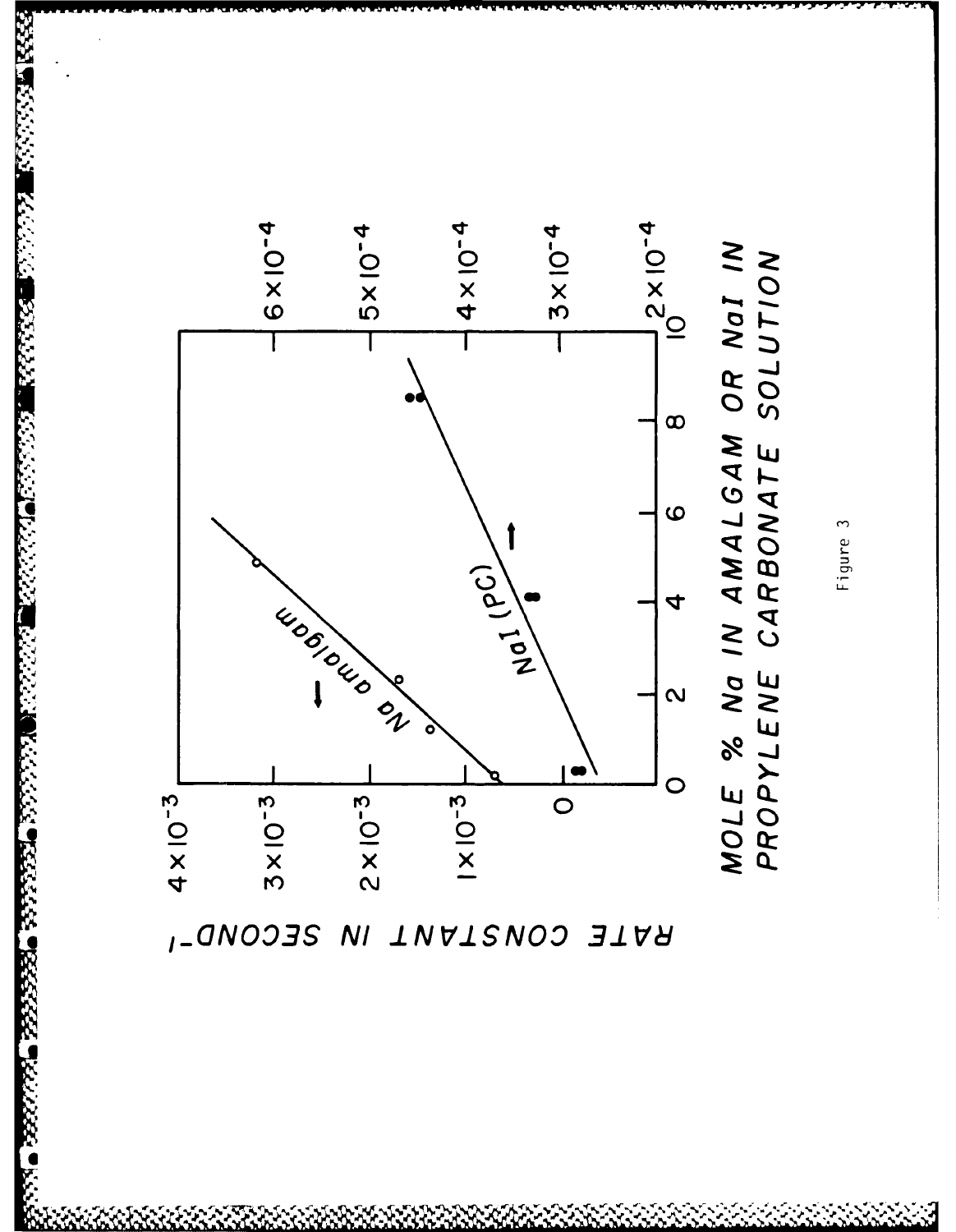